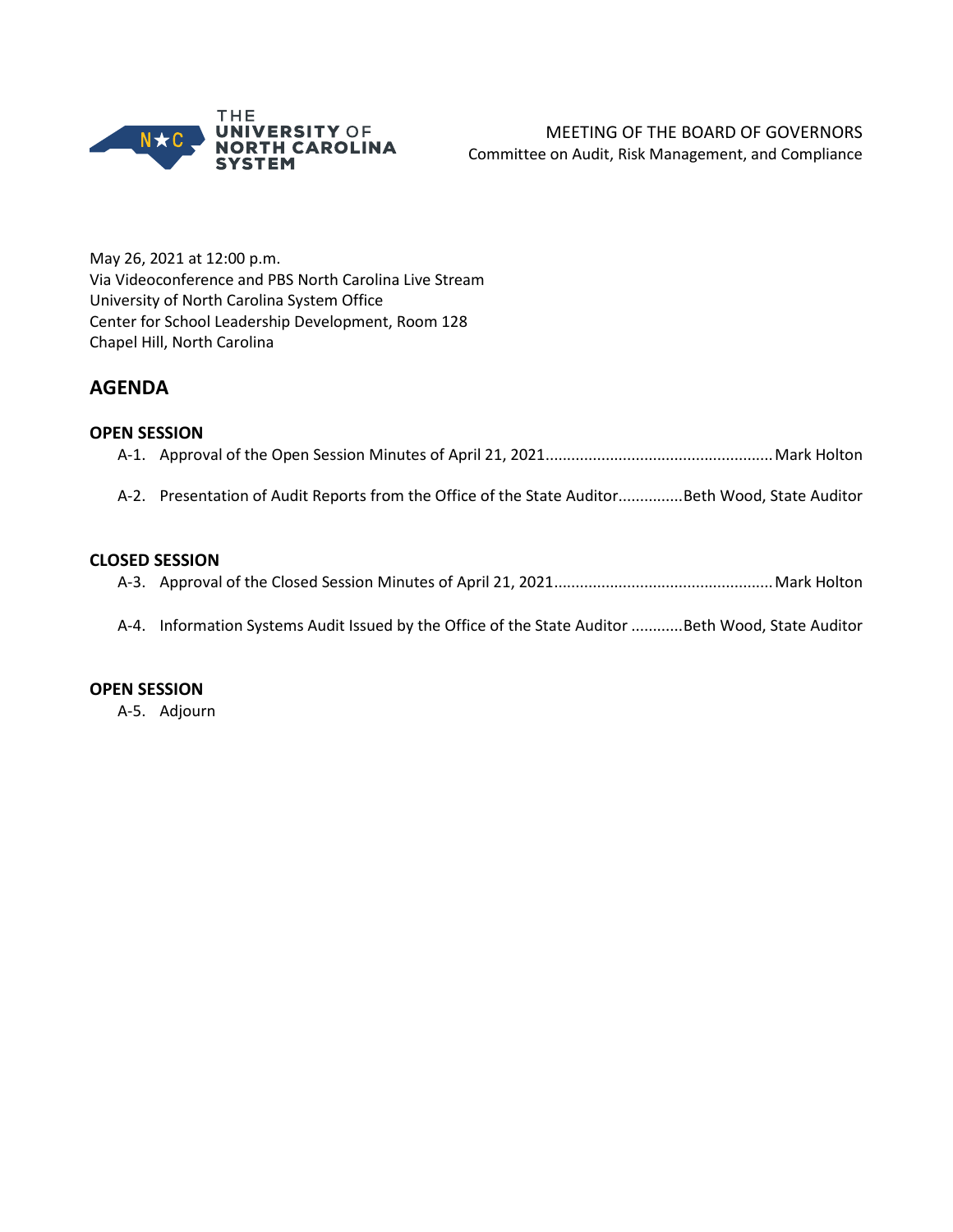

MEETING OF THE BOARD OF GOVERNORS Committee on Audit, Risk Management, and Compliance May 26, 2021

# **Closed Session Motion**

#### **Motion to go into closed session to:**

- Prevent the disclosure of information that is privileged or confidential under Article 7 of Chapter 126 and § 143-748 of the North Carolina General Statutes, or not considered a public record within the meaning of Chapter 132 of the General Statutes; and
- $\triangleright$  Consult with our attorney to protect attorney-client privilege.

**Pursuant to:** G.S. 143-318.11(a)(1) and (3).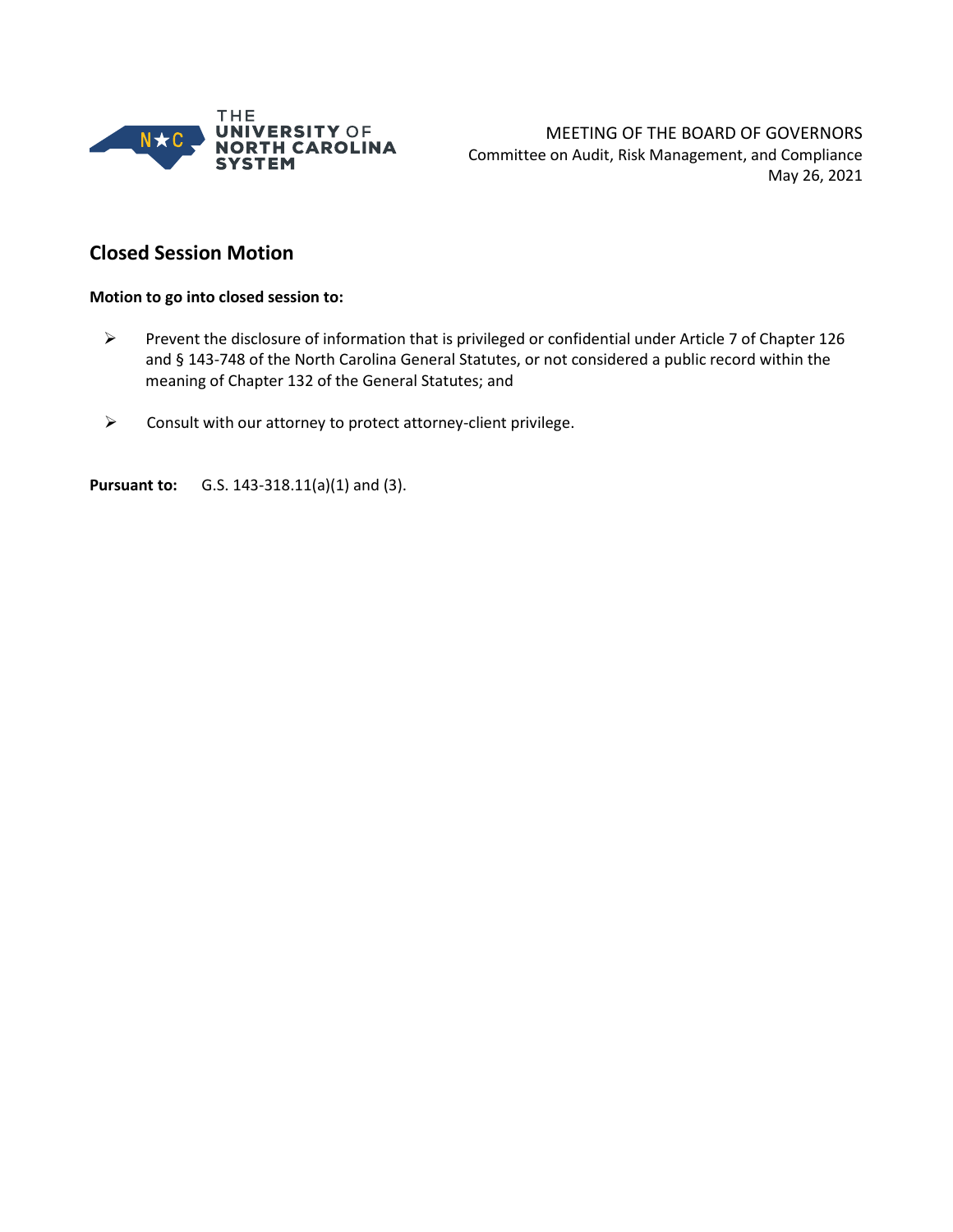

# **DRAFT MINUTES**

April 21, 2021 Via Videoconference and PBS North Carolina Live Stream University of North Carolina System Office Center for School Leadership Development, Board Room Chapel Hill, North Carolina

This meeting of the Committee on Audit, Risk Management, and Compliance was presided over by Chair Mark Holton. The following committee members, constituting a quorum, were also present: Pearl Burris-Floyd, James L. Holmes, Jr., Terry Hutchens, Wendy Floyd Murphy, and Art Pope.

Chancellors participating were Nancy Cable and Sharon Gaber.

Staff members present included Lynne Sanders and others from the UNC System Office.

### **1. Call to Order and Approval of the Minutes of February 17, 2021 (Item A-1)**

The chair called the meeting to order at 3:30 p.m., on Wednesday, April 21, 2021.

Chair Holton reminded all members of the committee that the meeting would be conducted pursuant to new amendments to the Open Meetings Act, which establish that all votes be taken by roll-call vote. The chair also reminded committee members of their duty under the State Government Ethics Act to avoid conflicts of interest and appearances of conflict of interest. The chair asked if there were any conflicts or appearances of a conflict with respect to any matter coming before the committee. No members identified any conflicts at the time.

The chair next called for a motion to approve the open session minutes of February 17, 2021.

**MOTION:** Resolved, that the Committee on Audit, Risk Management, and Compliance approve the open session minutes of February 17, 2021, as distributed.

**Motion:** Pearl Burris-Floyd **Motion carried**

| <b>Roll Call Vote</b> |      |  |  |
|-----------------------|------|--|--|
| <b>Holton</b>         | Υρς  |  |  |
| <b>Burris-Floyd</b>   | Υρς  |  |  |
| Holmes                | Υρς  |  |  |
| Hutchens              | Υρς  |  |  |
| Murphy                | Υρς  |  |  |
|                       | ⁄ ρς |  |  |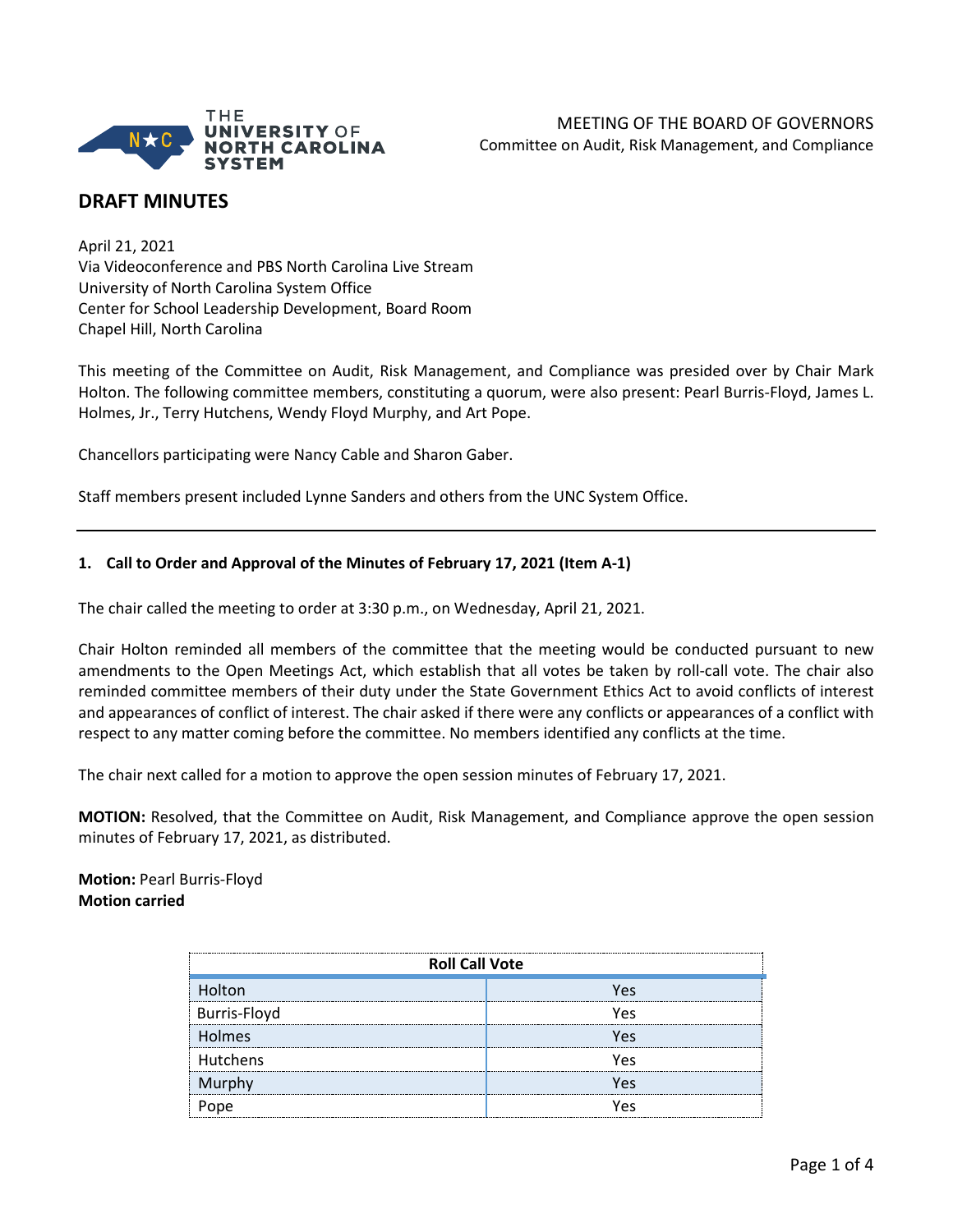## **2. Organizational Structure of Internal Audit - UNC System Office (Item A-2)**

Chair Holton called on UNC System Chief Operating Officer Jonathan Pruitt to provide the committee with an update on the organizational structure of Internal Audit at the UNC System Office. Mr. Pruitt outlined the changes to the internal audit roles and responsibilities, specifically the duties of the chief audit officer, which will be streamlined into the responsibilities of the vice president for compliance and audit services, the position currently held by Ms. Lynne Sanders. This organizational change will result in a clear, consistent, and efficient alignment of internal audit responsibilities for the UNC System.

Ms. Sanders will continue to serve as a liaison to the systemwide internal auditors as well as oversee the UNC System Office internal audit efforts which includes work for the North Carolina School of Science and Mathematics and North Carolina State Education Assistance Authority. There are also plans to recruit an internal audit manager and additional staff auditors to respond to specific needs and risks. Following the discussion, the chair called for a motion to approve the organizational structure of internal audit at the UNC System Office.

**MOTION:** Resolved, that the Committee on Audit, Risk Management, and Compliance approve the organizational structure of internal audit at the UNC System Office.

### **Motion:** Terry Hutchens **Motion carried**

| <b>Roll Call Vote</b> |     |  |  |
|-----------------------|-----|--|--|
| olton<br>             | V۵ς |  |  |
| Burris-Floyd          | Υρς |  |  |
| <b>Holmes</b>         | Υρς |  |  |
| Hutchens              | ۷ρς |  |  |
|                       | ۵۹′ |  |  |
|                       |     |  |  |

### **3. Information Security Recommendations (Item A-3)**

Chair Holton called on UNC System Chief Information Officer Keith Werner to present to the committee a set of information security recommendations to improve the information technology controls and information security risks at each institution. The seven recommendations, which have been approved by the CIO Council and UNC System Office Risk Review Board, are: (1) establish third-party validation of baseline controls, (2) improve the information security posture, (3) assure leadership is actively engaged in risk decision, (4) continuously monitor progress and exploit areas of improvement, (5) determine organizationally prioritized risks, (6) make targeted IT investments based on determined prioritization, and (7) ensure appropriate resource coverage. Following the presentation, the chair called for a motion to approve the seven recommendations.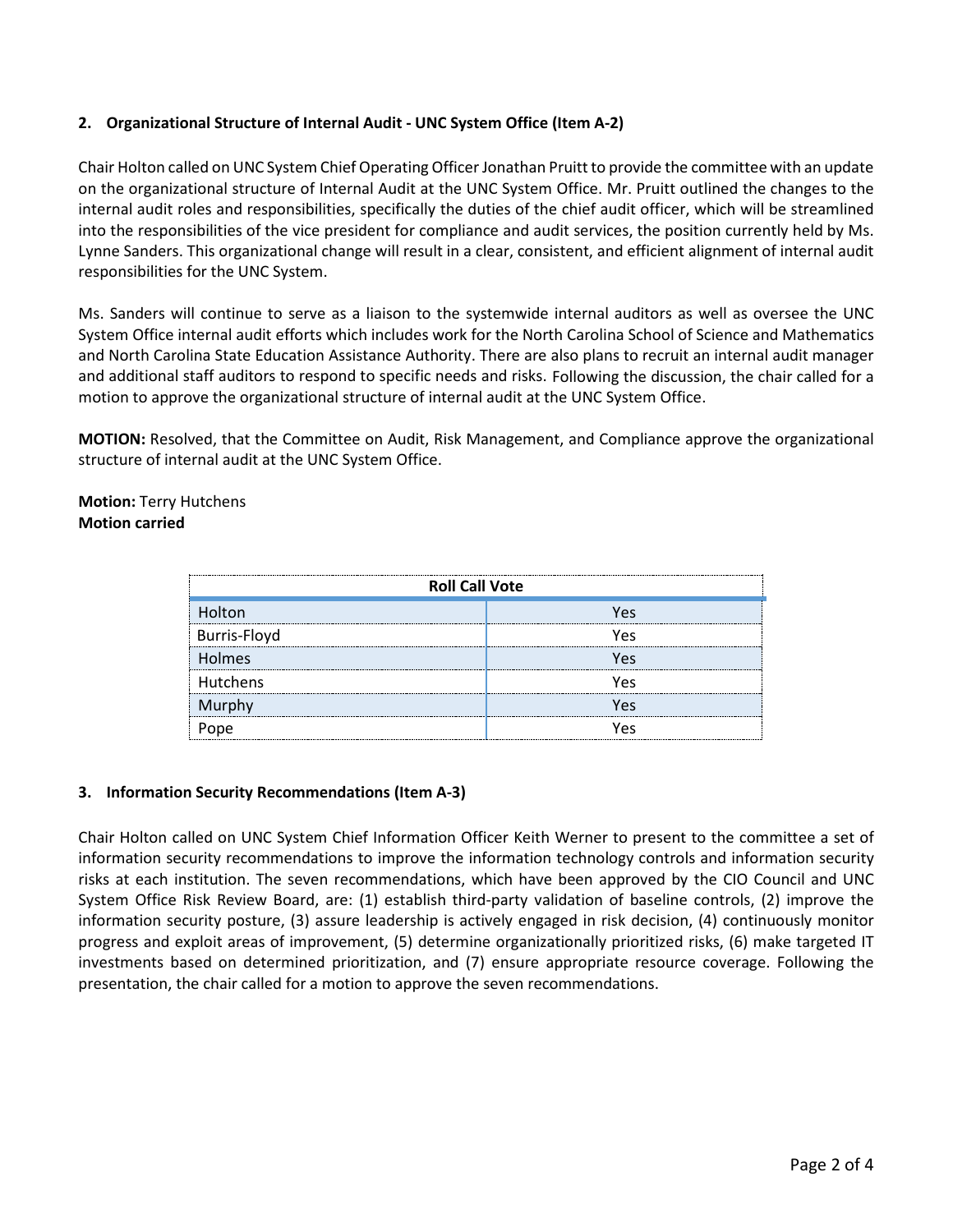**MOTION:** Resolved, that the Committee on Audit, Risk Management, and Compliance approve the seven information security recommendations.

### **Motion:** Terry Hutchens **Motion carried**

| <b>Roll Call Vote</b> |      |  |  |
|-----------------------|------|--|--|
| Holton                | Υρς  |  |  |
| Burris-Floyd          | Υρς  |  |  |
| Holmes                | Υρς  |  |  |
| Hutchens              | Υρς  |  |  |
| Murphy                | Υρς  |  |  |
|                       | ، ۱۵ |  |  |

#### **4. 2021 Annual Report on Implementation of UNC Information Technology Policies (Item A-4)**

Chair Holton called on UNC System Chief Information Officer Keith Werner to present the annual report on the implementation of UNC information technology polices. Mr. Werner provided an update on institutional status of implementation of policies relating to information governance, information security, and data protection. The overall results reflect maturity in the long-term exercise of governance, excellent compliance with the information security policy, and rapidly improving maturity in access control. These results will provide a good baseline to measure commitment and progress with respect to these foundational policies each year.

#### **This item was for information only.**

#### **5. Summary of Audit Reports Issued by the Office of the State Auditor**

Chair Holton called on UNC System Vice President for Compliance and Audit Services Lynne Sanders to provide the committee with a summary of the 2020 fiscal year financial statement and federal compliance audit reports issued by the Office of the State Auditor since our last meeting in February. The Office of the State Auditor released ten reports between March 30, 2021, and April 12, 2021, for the 2020 fiscal year. There were two financial audits presented, one for the NC School of Science and Mathematics and one for the UNC System Office; both with no audit findings. Of the eight federal compliance audit reports issued, three institutions had findings related to compliance with financial aid requirements. Management at the three institutions agreed with the auditor's recommendations and corrective action has already been implemented or is in the process of being implemented at each of the institutions.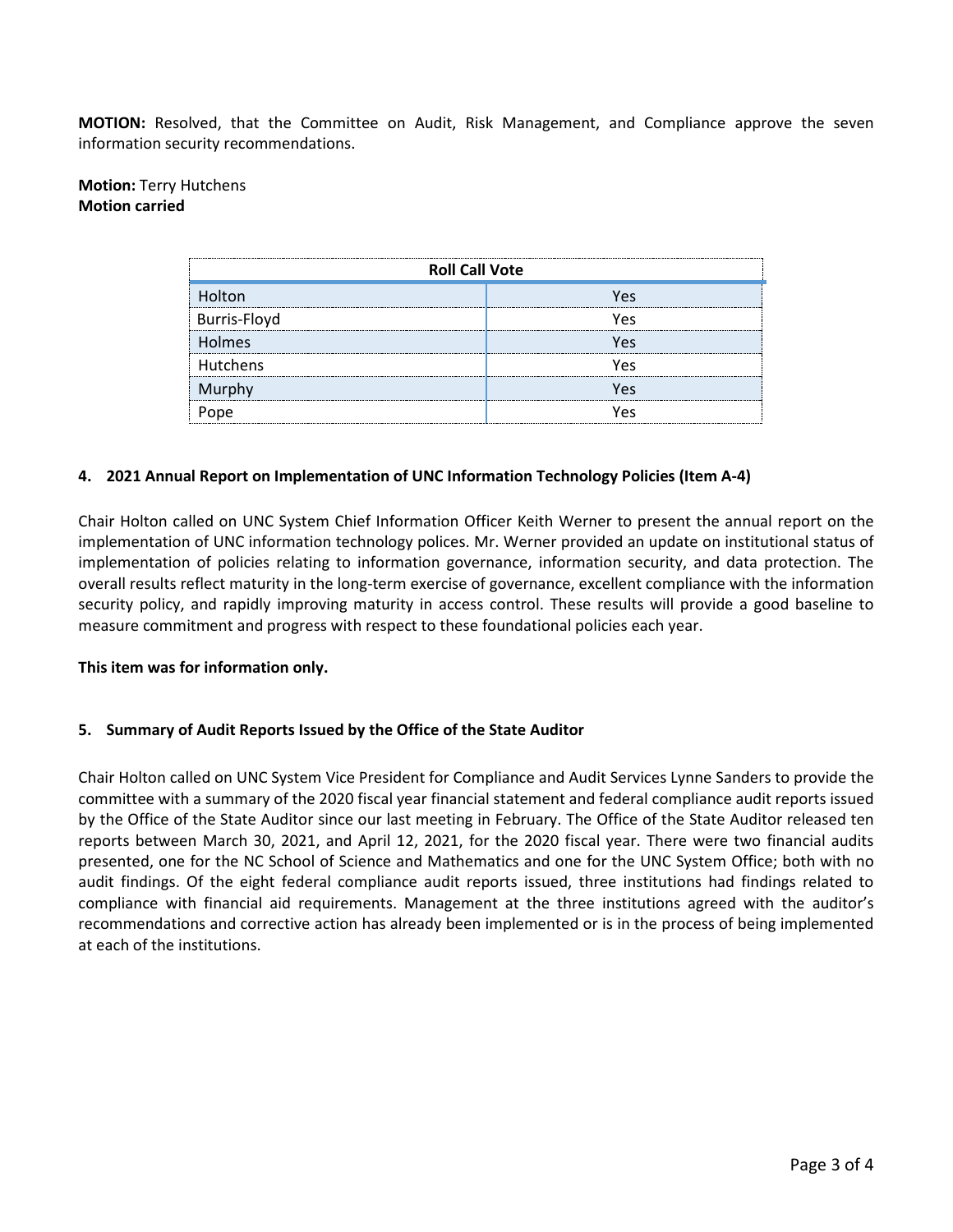### **6. Closed Session**

**MOTION:** Resolved, that the Committee on Audit, Risk Management, and Compliance move into closed session to prevent the disclosure of information that is privileged or confidential under Article 7 of Chapter 126 and § 143-748 of the North Carolina General Statutes, or not considered a public record within the meaning of Chapter 132 of the General Statutes; and to consult with our attorney to protect attorney-client privilege pursuant to Chapter 143- 318.11(a)(1) and (3) of the North Carolina General Statutes.

**Motion:** Terry Hutchens **Motion carried**

### **THE MEETING MOVED INTO CLOSED SESSION.**

(The complete minutes of the closed session are recorded separately.)

**MOTION:** Resolved, that the Committee on Audit, Risk Management, and Compliance return to open session.

**Motion:** Terry Hutchens **Motion carried**

**THE MEETING RESUMED IN OPEN SESSION.**

#### **7. Adjourn**

There being no further business and without objection, the meeting adjourned at 4:11 p.m.

Terry Hutchens, Secretary

\_\_\_\_\_\_\_\_\_\_\_\_\_\_\_\_\_\_\_\_\_\_\_\_\_\_\_\_\_\_\_\_\_\_\_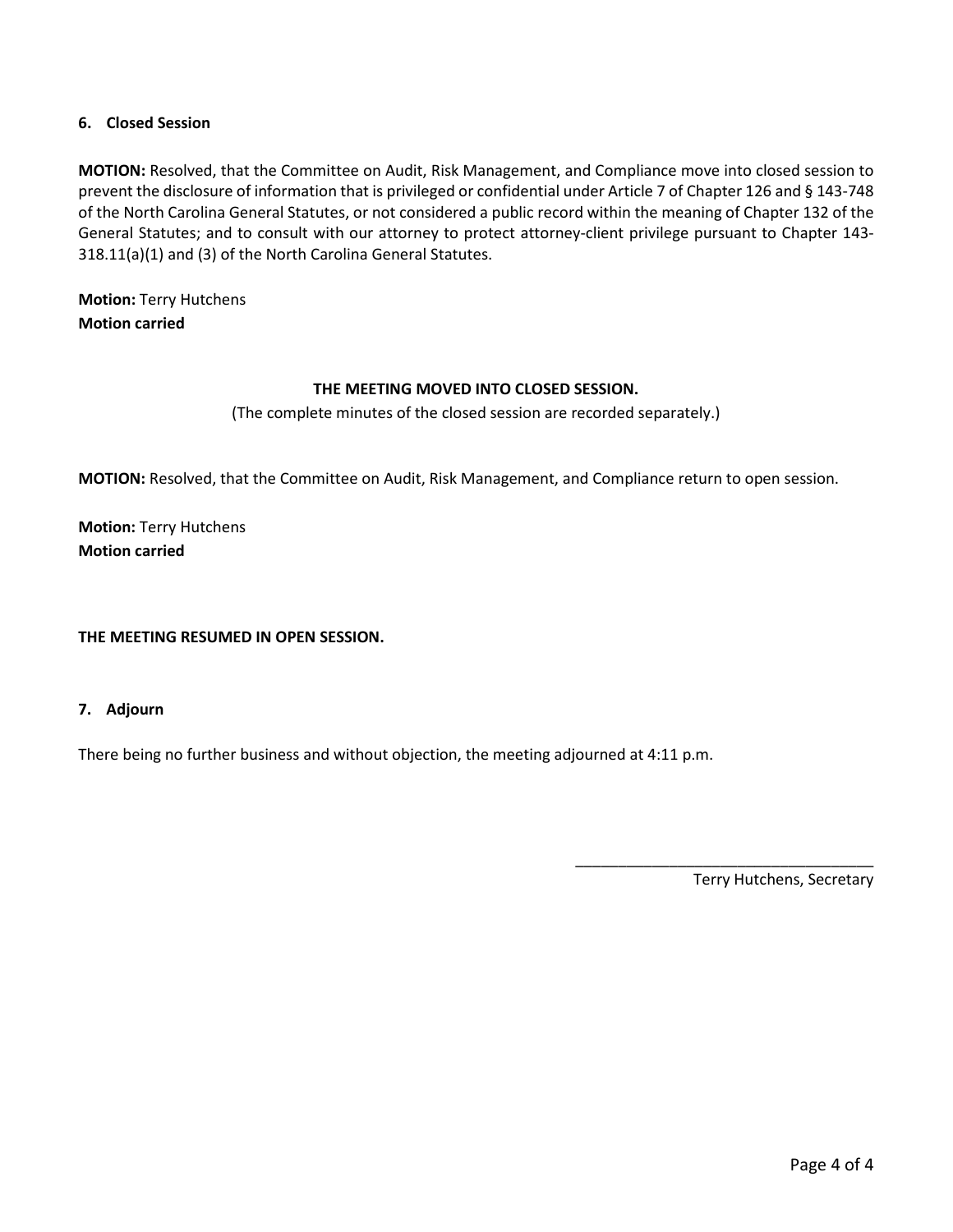

MEETING OF THE BOARD OF GOVERNORS Committee on Audit, Risk Management, and Compliance May 26, 2021

## **AGENDA ITEM**

A-2. Presentation of Audit Reports from the Office of the State Auditor....................Beth Wood, State Auditor

- **Situation:** The committee receives an annual overview from the state auditor regarding the audits of constituent institutions and the UNC System Office issued by the Office of the State Auditor.
- **Background:** All constituent institutions and the UNC System Office are subject to audit by the North Carolina State Auditor under Article 5A of Chapter 147 of the North Carolina General Statutes. The state auditor conducts annual financial statement audits at each institution, annual federal compliance audits at select institutions, and periodically performs investigations and other audits, such as information system audits, at select institutions.

Per the committee charter, the Committee on Audit, Risk Management, and Compliance receives an annual overview of audits which the state auditor has performed on the constituent institutions and the UNC System Office. The committee is to review and discuss the results, including any reportable issues.

**Assessment:** The Office of the State Auditor released 26 audit reports on the University for the 2020 fiscal year. In addition, they have also released two information systems audits. Links to audit reports are included in the attachment and results of those audits will be reflected in the presentation by the state auditor.

**Action:** This item is for information only.